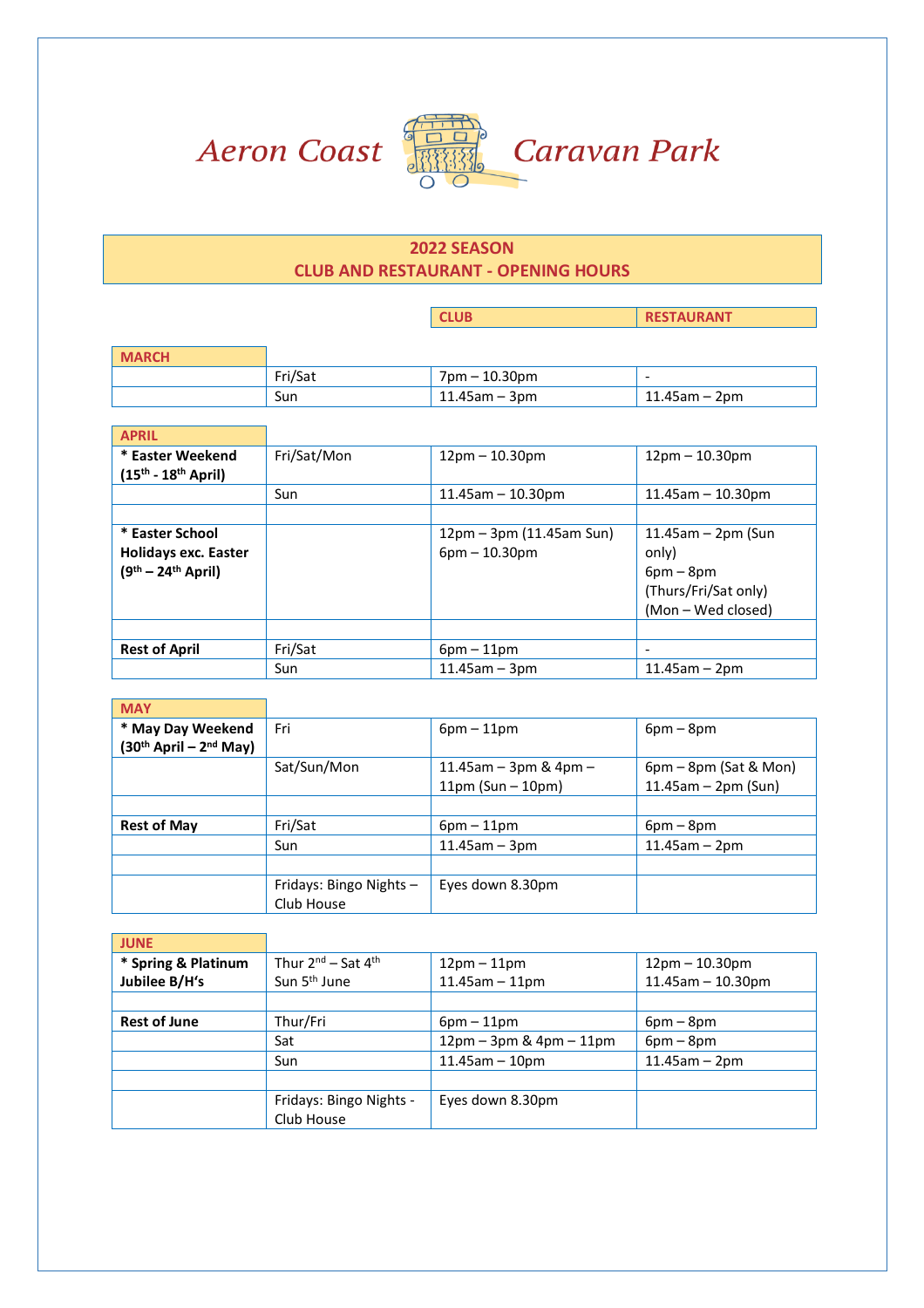|                                        |                       | <b>CLUB</b>                                                 | <b>RESTAURANT</b>                    |
|----------------------------------------|-----------------------|-------------------------------------------------------------|--------------------------------------|
| <b>JULY</b>                            |                       |                                                             |                                      |
| $1st - 22nd$ July                      | Thur/Fri              | $6pm - 11pm$                                                | $6pm - 8pm$                          |
|                                        | Sat                   | $12 \text{pm} - 3 \text{pm} - 4 \text{pm} - 11 \text{pm}$   | $6pm - 8pm$                          |
|                                        | Sun                   | $11.45$ am $-10.00$ pm                                      | $11.45am - 2pm$                      |
|                                        |                       |                                                             |                                      |
| $23^{\text{rd}} - 31^{\text{st}}$ July | Mon – Fri             | $12 \text{pm} - 3 \text{pm}$ & $6 \text{pm} - 11 \text{pm}$ | $12 \text{pm} - 3 \text{pm}$ & 6pm – |
|                                        |                       |                                                             | 10.30pm                              |
|                                        | Sat                   | $12pm - 11pm$                                               | $12pm - 10.30pm$                     |
|                                        | Sun                   | 11.45pm $-$ 3pm & 6pm $-$                                   | 11.45pm - 2pm & 6pm -                |
|                                        |                       | 10.30pm                                                     | 10.30pm                              |
|                                        | Fridays: Bingo Nights |                                                             |                                      |
|                                        | - Aeron Room          |                                                             |                                      |

| <b>AUGUST</b>         |                       |                                                           |                                        |
|-----------------------|-----------------------|-----------------------------------------------------------|----------------------------------------|
| * August Bank         | Sat                   | $12pm - 11pm$                                             | $12pm - 10.30pm$                       |
| Holiday (27th - 29th  |                       |                                                           |                                        |
| August)               |                       |                                                           |                                        |
|                       | Sun                   | $11.45$ am - 10pm                                         | $11.45$ am $-10.30$ pm                 |
|                       | Mon                   | $12pm-11pm$                                               | $12pm - 10.30pm$                       |
|                       |                       |                                                           |                                        |
| <b>Rest of August</b> | Mon - Fri             | $12 \text{pm} - 3 \text{pm} - 4 \text{pm} - 11 \text{pm}$ | $12 \text{pm} - 3 \text{pm}$ & 6pm $-$ |
|                       |                       |                                                           | 10.30pm                                |
|                       | Sat                   | $12pm - 11pm$                                             | $12pm - 10.30pm$                       |
|                       | Sun                   | $11.45$ am $-10$ pm                                       | 11.45am $-$ 2pm & 6pm $-$              |
|                       |                       |                                                           | 10.30pm                                |
|                       | Fridays: Bingo Nights |                                                           |                                        |
|                       | - Aeron Room          |                                                           |                                        |

| <b>SEPTEMBER</b> |                                       |                     |                            |
|------------------|---------------------------------------|---------------------|----------------------------|
|                  | Thur/Fri/Sat                          | $6$ pm – 11pm       | 6pm – 8pm (Fri & Sat only) |
|                  | Sun                                   | $11.45$ am – $3$ pm | $11.45$ am – 2pm           |
|                  |                                       |                     |                            |
| $2nd$ and $9th$  | Fridays: Bingo Nights<br>- Club House | Eyes down 8.30pm    |                            |

| <b>OCTOBER</b>                                            |         |                  |                                    |
|-----------------------------------------------------------|---------|------------------|------------------------------------|
|                                                           | Fri/Sat | $6pm - 11pm$     | $6pm-8pm$                          |
|                                                           | Sun     | $11.45$ am - 3pm | $11.45$ am – 2pm                   |
|                                                           |         |                  |                                    |
| 28 <sup>th</sup> Oct - Fireworks &<br><b>Burger Night</b> | l Fri   | $6pm-11pm$       | $6$ pm – 10.30pm (Burger<br>Night) |
|                                                           |         |                  |                                    |

Opening times may be subject to change due to unplanned events. Please contact the Club House in advance to be sure of opening times and venues for events. [\(clubhouse@aeroncoast.co.uk\)](mailto:clubhouse@aeroncoast.co.uk)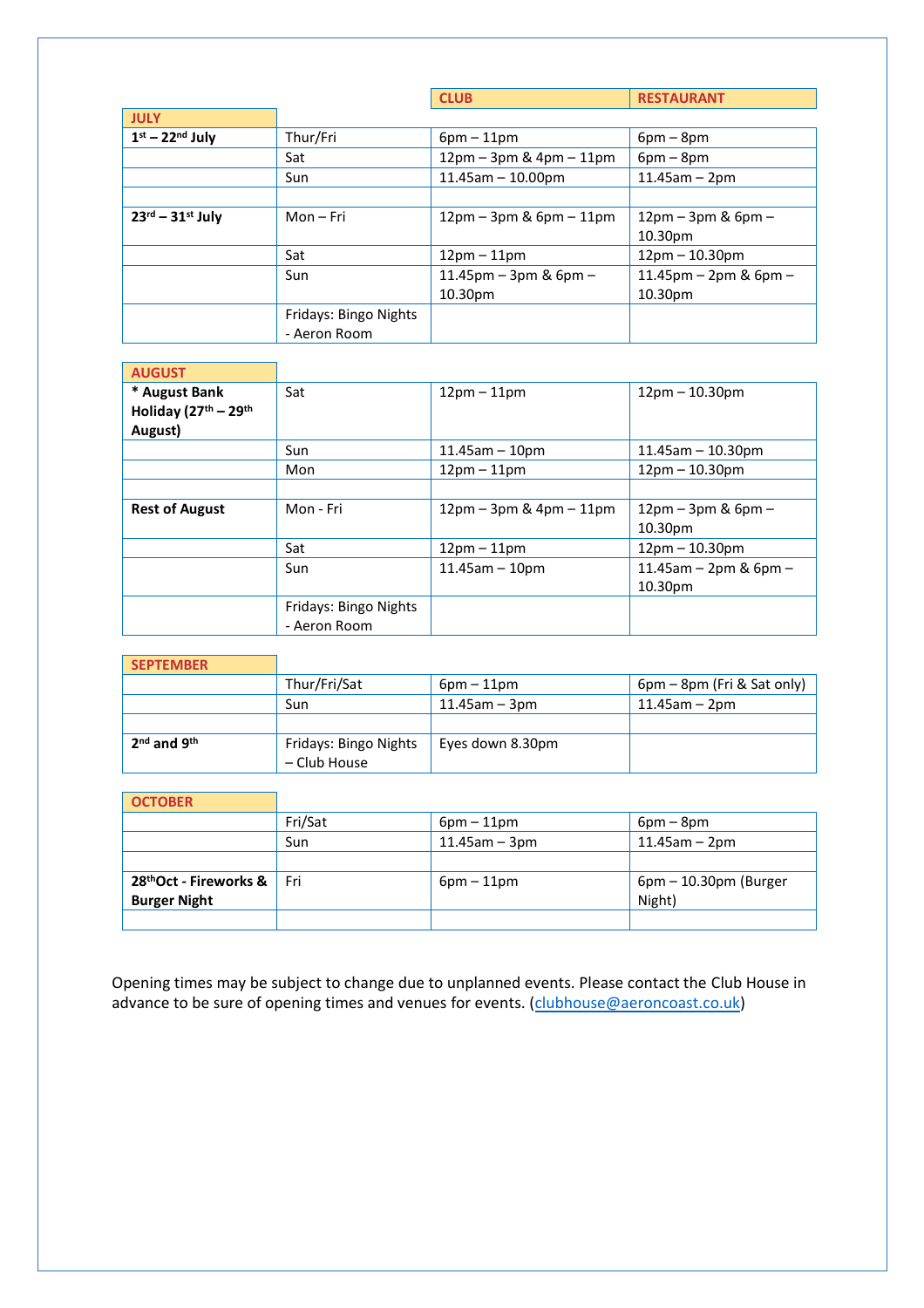



## **2022 SEASON EVENTS PROGRAMME**

| <b>MARCH</b>               |                                                              |  |
|----------------------------|--------------------------------------------------------------|--|
| 26 <sup>th</sup> - Evening | Opening of Club Restaurant                                   |  |
|                            | Come and enjoy a free, homemade bowl of Cawl and meet Louise |  |

| <b>APRIL</b>               |                                                                            |         |
|----------------------------|----------------------------------------------------------------------------|---------|
| $9th$ - Evening            | Entertainment - Daniel Cadogan, and dance night                            |         |
| 15 <sup>th</sup> - Evening | <b>Family Bingo</b>                                                        |         |
| $16th$ - Dav               | Flower arranging Demonstration (Blodau'r Bedol)                            | Book in |
|                            | followed by:                                                               | advance |
|                            | Afternoon tea (Cegin Cwm Gwaun) Tickets - £8.50 each                       |         |
| $16th$ - Evening           | Entertainment - Eve Sherratt, and dance night                              |         |
| $17th$ - Day               | Paint your own Easter pottery. Tickets - £8 each (Pot Sian, mobile studio) | Book in |
|                            | followed by:                                                               | advance |
|                            | Easter Bonnet Parade & Egg Hunt                                            |         |
| $17th$ - Evening           | Children's Entertainment – Crazy Clayton, and dance night                  |         |
| 30 <sup>th</sup> - Evening | Entertainment - Bethan Rose                                                |         |

| <b>MAY</b>                 |                                               |  |
|----------------------------|-----------------------------------------------|--|
| $1st$ - Evening            | <b>Family Bingo</b>                           |  |
| $7th$ - Evening            | <b>Family Bingo</b>                           |  |
| 14 <sup>th</sup> - Evening | Entertainment - Mandy Taylor, and dance night |  |
| $21st$ - Evening           | Family Bingo                                  |  |
| $28th$ - Evening           | Entertainment - Rhysian, and dance night      |  |
| $29th$ - Evening           | <b>Family Bingo</b>                           |  |

| <b>JUNE</b>               |                                                                    |         |
|---------------------------|--------------------------------------------------------------------|---------|
| $2nd$ - Evening           | Children's Entertainment & Evening Entertainment - Welcome back to |         |
|                           | Katy, and dance night                                              |         |
| 3 <sup>rd</sup> - Day     | Platinum Jubilee Celebrations                                      | Book in |
|                           | Hog Roast. (Cegin Gwenog) Tickets - £6.50 each                     | advance |
|                           | Entertainment - Cor Cwmann                                         |         |
| 4 <sup>th</sup> - Evening | Entertainment - Jonny Lee Sage, and dance night                    |         |
| $11th$ - Evening          | <b>Family Bingo</b>                                                |         |
| $18th$ - Evening          | Entertainment - Astra, and dance night                             |         |
| $25th$ - Evening          | Family Bingo                                                       |         |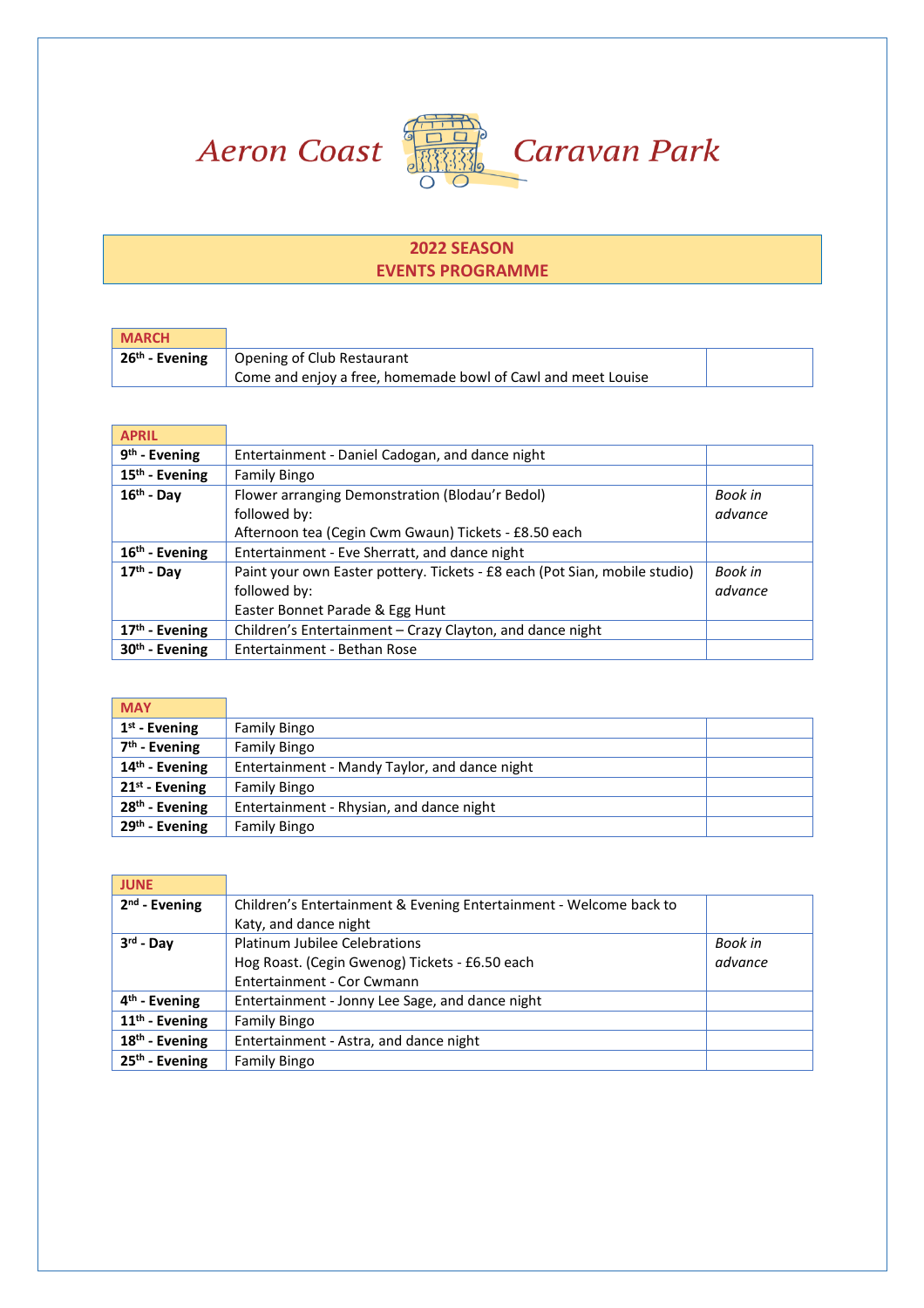| <b>JULY</b>      |                                                  |
|------------------|--------------------------------------------------|
| 2 <sub>nd</sub>  | <b>Family Bingo</b>                              |
| 9th              | <b>Family Bingo</b>                              |
| 16 <sup>th</sup> | Entertainment - Jay Miller, and dance night      |
| 23 <sup>rd</sup> | Entertainment - Kirsten Osborne, and dance night |
| 29 <sup>th</sup> | Family Bingo, and dance night                    |
| 30 <sup>th</sup> | Entertainment - Roger March, and dance night     |

| Family Bingo, and dance night                                         |  |  |
|-----------------------------------------------------------------------|--|--|
| Entertainment - Andy Davies, and dance night                          |  |  |
| Aeron Coast - Sports Day                                              |  |  |
| Children's Entertainment - Crazy Clayton, and dance night             |  |  |
| Family Bingo, and dance night                                         |  |  |
| Entertainment - Mike Fields, and dance night                          |  |  |
| Family Bingo and dance night                                          |  |  |
| Family Golf Day                                                       |  |  |
| Followed by: Aeron Coast Charity Day, Park Barbegue and dance night   |  |  |
| Entertainment - Eve Sherratt, and dance night                         |  |  |
| Family Bingo, and dance night                                         |  |  |
| Park Fancy Dress - 80 Days Around the World                           |  |  |
| Including:                                                            |  |  |
| Choose your meal from a selection of familiar world dishes            |  |  |
| Entertainment - Calon, and dance night                                |  |  |
| Children's Entertainment - Mel Funtastic Parties, followed by Karaoke |  |  |
| evening                                                               |  |  |
|                                                                       |  |  |

| <b>SEPTEMBER</b> |                                                 |  |
|------------------|-------------------------------------------------|--|
| <b>2rd</b>       | <b>Family Bingo</b>                             |  |
| 10th             | Entertainment - Donna Goodman, and dance night  |  |
| 17 <sup>th</sup> | <b>Family Bingo</b>                             |  |
| 24 <sup>th</sup> | Entertainment - Jonny Lee Sage, and dance night |  |

| <b>OCTOBER</b>   |                                            |         |  |
|------------------|--------------------------------------------|---------|--|
| $28th$ - Evening | Park Fireworks Display                     |         |  |
|                  | Including:                                 |         |  |
|                  | Mulled wine & Burger Van (Cegin Cwm Gwaun) |         |  |
| 29th - Day       | End of Season Party                        | Book in |  |
|                  | Three course meal - Tickets £tbc           | advance |  |
| 29th - Evening   | Entertainment - Rhysian, and dance night   |         |  |
| 30 <sup>th</sup> | Club House closing and Karaoke Evening     |         |  |

Entertainers may be subject to change due to unplanned events. Some events may be subject to overall demand and number of tickets sold. For busy times in the season, most events will be held in the Aeron Room. Please contact the Club House in advance for confirmation. [\(clubhouse@aeroncoast.co.uk\)](mailto:clubhouse@aeroncoast.co.uk)